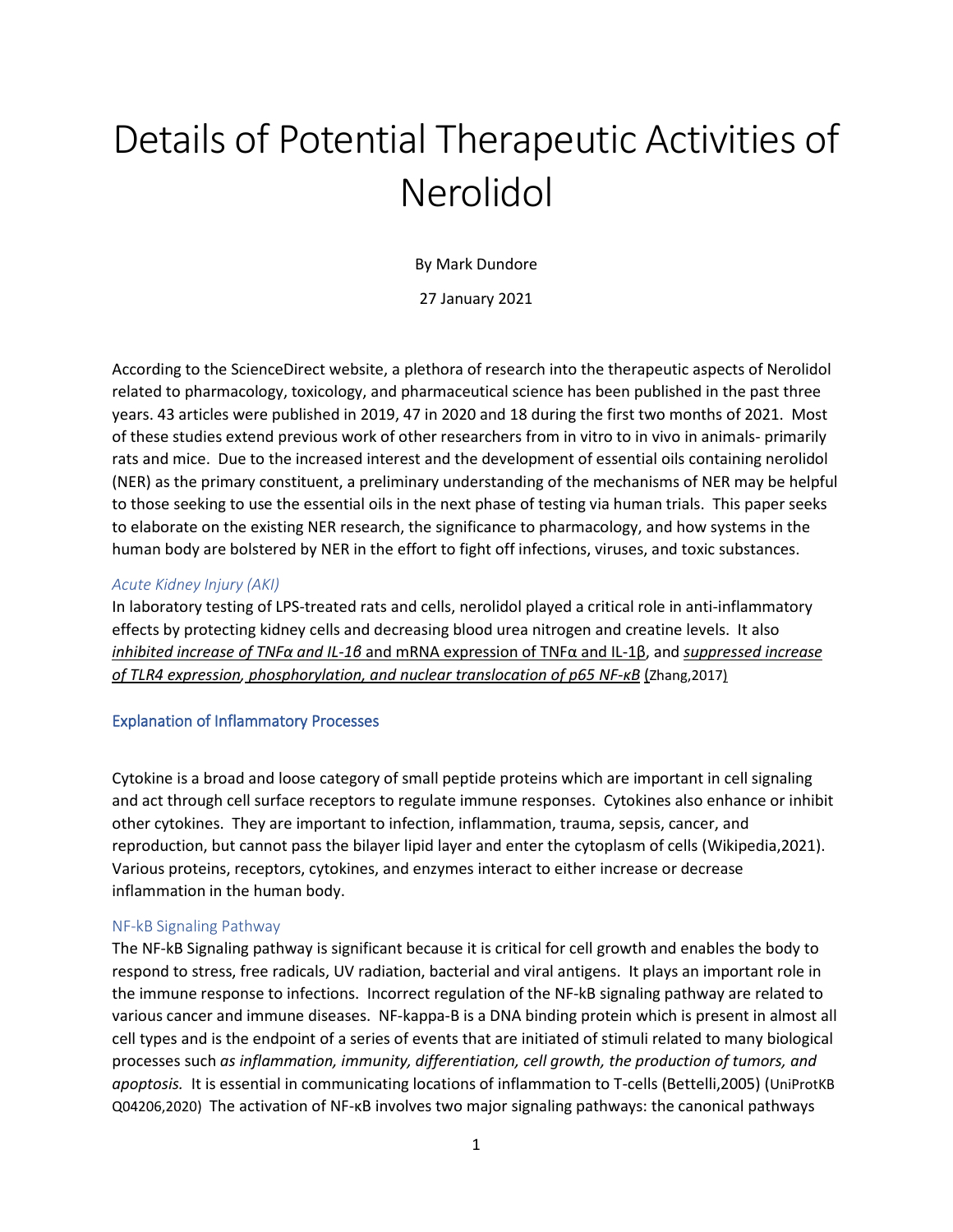and the noncanonical (or alternative) pathway. Both pathways are important for *regulating immune and inflammatory responses* despite their differences in signaling mechanism (Jewison SMP0063813,2014).

# TLR4 (Toll-like receptor 4) effects:

TLR4 is a receptor that resides in the cytoplasm and cooperates with proteins LY96 and CD14 to *mediate the innate immune response to bacterial lipopolysaccharide* (LPS) (Tatematsu,2016). It is responsible for NF-kappa-B activation, cytokine secretion and the inflammatory response (Medzhitov,1997) (Arbour,2000) (Tatematsu,2016). TLR4 is also involved in LPS-independent *inflammatory responses triggered by free fatty acids*, such as palmitate, and Ni2+. Both *Mycoplasma tuberculosis* HSP70 (dnaK) and HSP65 (groEL-2) act via this protein to stimulate NF-kappa-B expression (Bulut,2005). In complex with TLR6, it *promotes sterile inflammation* in monocytes/ macrophages in response to oxidized lowdensity lipoprotein (oxLDL) or amyloid-beta 42. This event induces the formation of a heterodimer of TLR4 and TLR6, which is rapidly internalized and triggers inflammatory response, leading to the NFkappa-B-dependent production of CXCL1, CXCL2 and CCL9 cytokines, via MYD88 signaling pathway, and CCL5 cytokine, via TICAM1 signaling pathway, as well as IL1B secretion. *Binds electronegative LDL (LDL- ) and mediates the cytokine release induced by LDL*- (Estruch,2013). *Stimulation of monocytes* in vitro with *M. tuberculosis* PstS1 induces p38 MAPK and ERK1/2 activation primarily via TLR2, but also partially via this receptor (Jung,2006) (UniProtKB O00206,2020). Normal expression of TLR4 is expected in the body, whereas overexpression is often a function of toxins or pathogens.

Abnormal amounts of two proteins TNFα and IL-1β contribute significantly to inflammation.

# TNFα (tumor necrosis factor) effects:

TNFα is a cytokine that binds to TNFRSF1A/TNFR1 and TNFRSF1B/TNFBR and is mainly secreted by macrophages and can induce cell death of certain tumor cell lines. *It is a potent pyrogen causing fever by direct action* or by stimulation of interleukin-1 secretion and is *implicated in the induction of cachexia*. Under certain conditions it can stimulate cell proliferation and induce cell differentiation. *Impairs regulatory T-cells functionally defective* in individuals with rheumatoid arthritis (Nie,2013). *Induces insulin resistance* in fat cells via inhibition of insulin-induced IRS1 tyrosine phosphorylation and insulininduced glucose uptake. *Prevents TNF-induced insulin resistance* (Ando,2015). Plays a role in the formation of new blood vessels (Nakahara,2003) (UniProtKB P01375,2020). *TNFα triggers the expression of the pro-inflammatory cytokine interleukin-12* by activated human dendritic cells (Friedmann, 2006)

# IL-1β (Interleukin-1 beta) effects:

IL-1β *Potent proinflammatory cytokine*. Initially discovered as the major *endogenous pyrogen, induces prostaglandin synthesis, neutrophil influx and activation, T-cell activation and cytokine production, B-cell activation and antibody production, and fibroblast proliferation and collagen production*. Promotes Th17 differentiation of T-cells. Synergizes with IL12/interleukin-12 to induce IFNG synthesis from Thelper 1 (Th1) cells (Tominaga,2000)" (UniProtKB P01584,2020). Plays a role in angiogenesis by inducing VEGF production synergistically with TNF and IL6 (Nakahara,2003)"

NER has been shown to reduce interleukin-1β (IL-1β) production in lipopolysaccharide-induced peritoneal macrophages (Fonsêca,2016).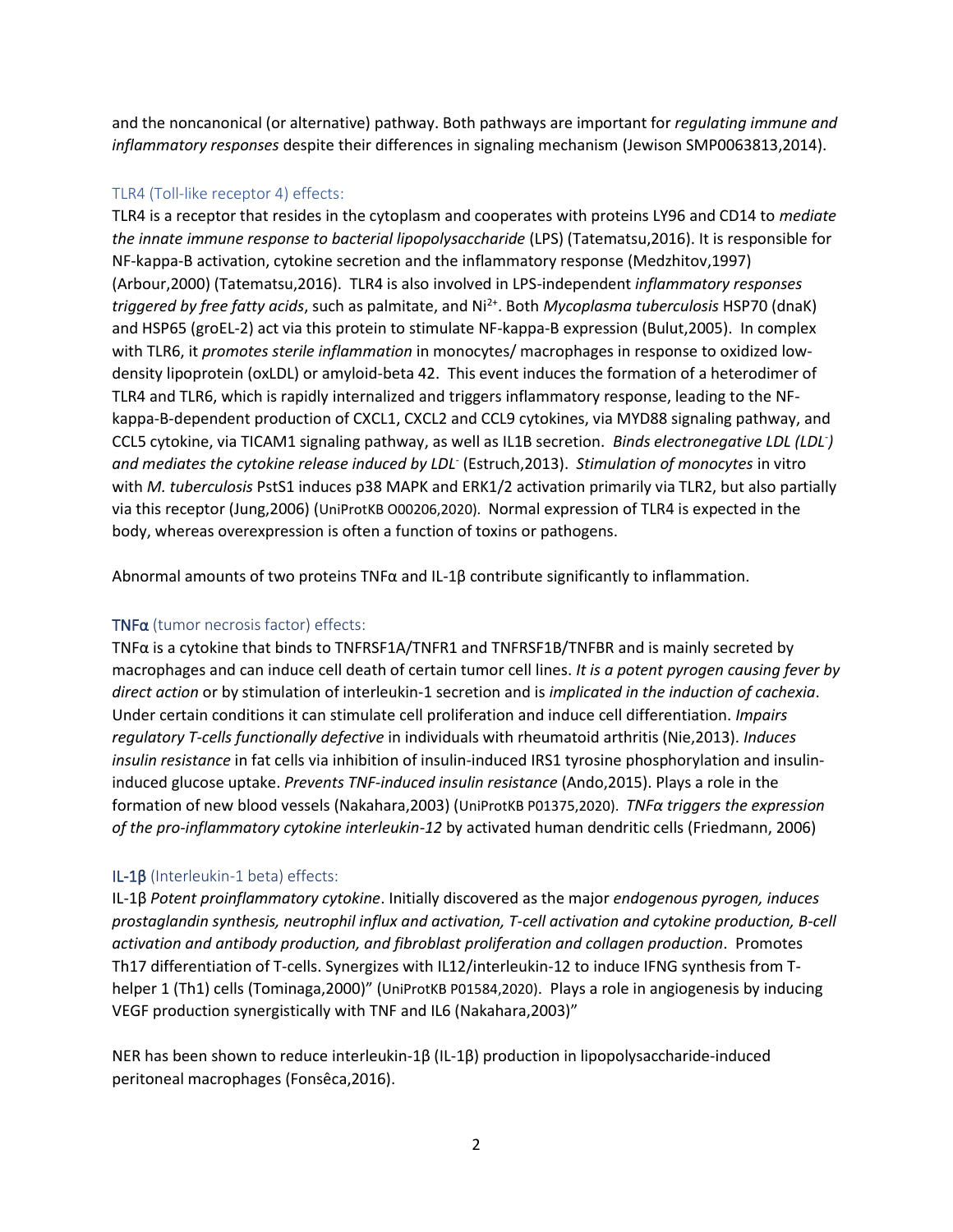According to Fonseca et al (2016), in laboratory cultures NER does not reduce the levels of TNFα and IL-1β and prevent normal cellular functions, but rather prevents overproduction caused by cancers and other harmful toxins. The body's normal response to pathogens, toxins, and injury is inflammation. Reducing inflammation which interferes with therapeutic treatments is the desired outcome of antiinflammatory constituents. However, reducing naturally occurring inflammation without addressing the cause of the inflammation can be ultimately harmful.

#### *ALI (acute lung injury)*

NER also prevents LPS from inhibiting the actions of several important enzymes, acting upon the AMPK/Nrf-2/H 0-1 pathway in the treatment of ALI (acute lung injury) to prevent decrease of the enzymatic activities of superoxide dismutase, catalase, and glutathione peroxidase (Ni,2019), (Choi,1996). *NER protects against ALI, alveolar-capillary barrier disruption and leukocyte infiltration, lung edema, lipid peroxidation in the lungs*. In addition, it counteracts AOE (SOD, CAT, GPx)(Leung,2017) inhibition, prevented the LPS-induced repression of Nrf-2 and HO-1 expression, and prevented repression of AMPK phosphorylation.

## Explanation of the AMPK/N rf-2/H 0-1 pathway

## AMPK effects:

Adenosine 5'-monophosphate-activated protein kinase (AMPK) is referred to as a *metabolic master switch*, phosphorylating key target proteins that *control flux through metabolic pathways of hepatic ketogenesis, cholesterol synthesis, lipogenesis, and triglyceride synthesis, adipocyte lipolysis, and skeletal muscle fatty acid oxidation*. Recent evidence also implicates AMPK as being *responsible for mediating the stimulation of glucose uptake induced by muscle contraction*. In addition, the *secretion of insulin by insulin-secreting (INS-1) cells* in culture is modulated by AMPK activation. The net effect and significance of AMPK activation is *stimulation of hepatic fatty acid oxidation and ketogenesis, inhibition of cholesterol synthesis, lipogenesis, and triglyceride synthesis, inhibition of adipocyte lipolysis and lipogenesis, stimulation of skeletal muscle fatty acid oxidation and muscle glucose uptake, and modulation of insulin secretion by pancreatic beta-cells*. In skeletal muscle, AMPK is activated by contraction. Type 2 diabetes mellitus is likely to be a disease of numerous etiologies. However, defects or disuse (due to a sedentary lifestyle) of the AMPK signaling system would be predicted to result in many of the metabolic perturbations observed in *Type 2 diabetes mellitus*. Increased recruitment of the AMPK signaling system, either by exercise or pharmaceutical activators, *may be effective in correcting insulin resistance in patients with forms of impaired glucose tolerance and Type 2 diabetes resulting from defects in the insulin signaling cascade*. (Winder,1999)

## NRF2 effects:

NRF2 plays a significant role in the response to oxidative stress, detoxification, and cytoprotection. Nuclear factor erythroid 2-related factor 2 (NRF2) is a transcription factor that binds to antioxidant response (ARE) elements present in the promoter region of many *cytoprotective genes*, such as phase 2 detoxifying enzymes, and promotes their expression, thereby *neutralizing reactive electrophiles* (Huang,2000), (Eggler,2009), (Huppke,2017), (Sanghvi,2019). The NFE2L2/NRF2 pathway is also activated in response to selective autophagy: autophagy promotes interaction between KEAP1 and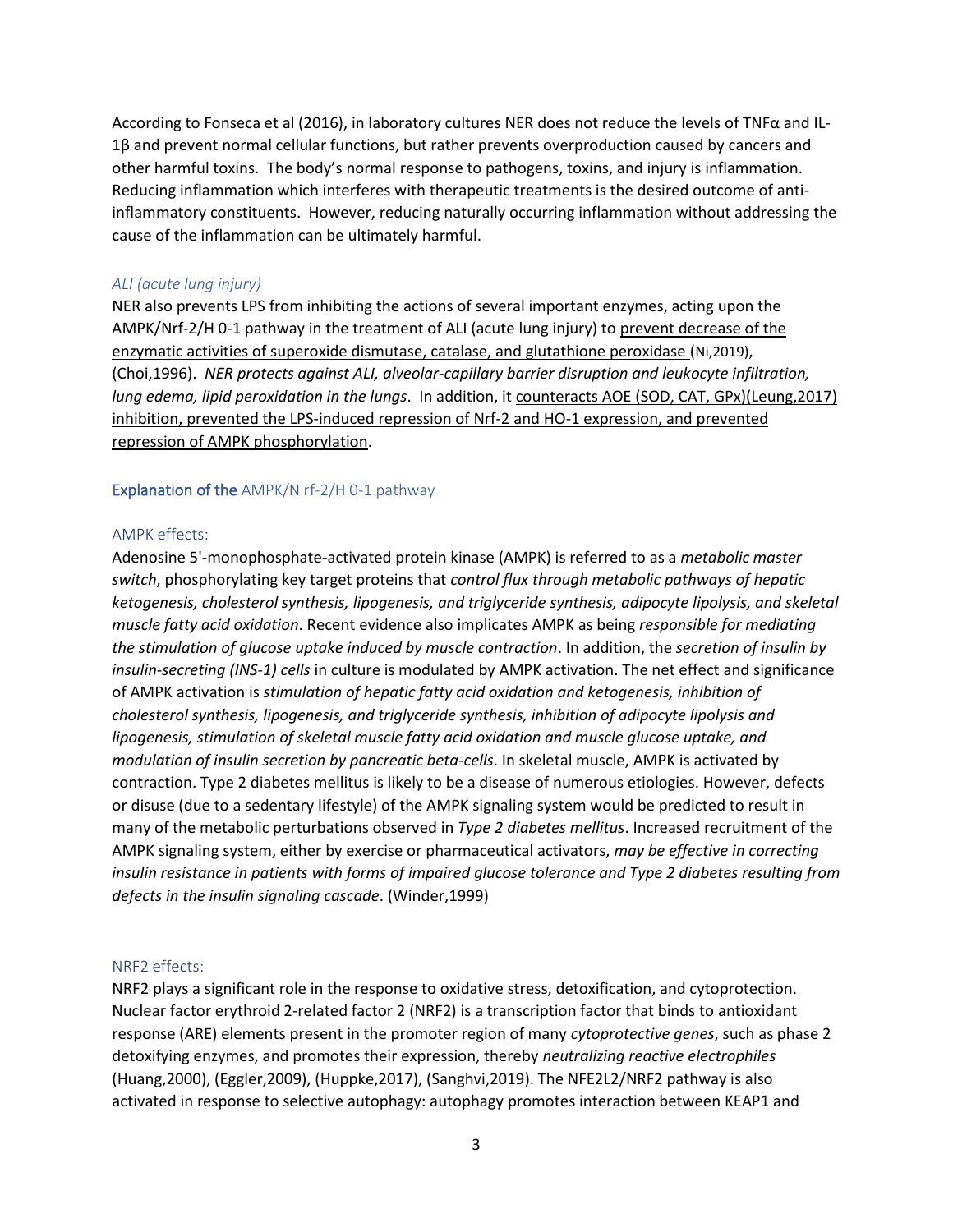SQSTM1/p62 and subsequent inactivation of the BCR(KEAP1) complex, leading to NFE2L2/NRF2 *nuclear accumulation and expression of cytoprotective genes* (Jain,2010), (UniProtKB Q16236,2020) The multifunctional regulator (Nrf2) is *considered not only as a cytoprotective factor regulating the expression of genes coding for anti-oxidant, anti-inflammatory and detoxifying proteins, but it is also a powerful modulator of species longevity*. The major characteristics of Nrf2 are to some extent mimicked by Nrf2-dependent genes and their proteins including heme oxygenase-1 (HO-1), which besides *removing toxic heme, produces biliverdin, iron ions and carbon monoxide*. Sic (Activity of) Nrf2 and HO-1 across different phyla suggesting their conservative role as stress-protective and anti-aging factors." (Loboda,2106) Nrf2, sometimes referred to as the master regulator of antioxidant, detoxification, and cell defense gene expression upregulates a series of phase II detoxification and antioxidant genes (CYP450), as well as cell survival, anti-inflammatory, energy metabolism, and other groups of genes that contain a cis-acting element in their promoter region and are recognized as the antioxidant response element (ARE) or electrophile response element (EpRE) (Goa,2014). Deficiency: Immunodeficiency, developmental delay, hypohomocysteinemia (Huppke,2017)

## HO-1 or HMOX1 effects:

Heme oxygenase-1 (HO-1 or HMOX1) is an enzyme found in the endoplasmic reticulum of macrophages. It opens the heme ring during the *recycling of red blood cells* at the end of their useful lifespan (Jewison,2014). Heme oxygenase cleaves the heme ring at the alpha methene bridge to form biliverdin. Biliverdin is subsequently converted to bilirubin by biliverdin reductase. Under physiological conditions, the activity of heme oxygenase is highest in the spleen, where *senescent erythrocytes are sequestrated and destroyed*. Exhibits *cytoprotective effects since excess of free heme sensitizes cells to undergo apoptosis*. "HO-1 and their products exert beneficial effects through the *protection against oxidative injury, regulation of apoptosis, modulation of inflammation as well as contribution to angiogenesis*. On the other hand, the disturbances in the proper HO-1 level are associated with the pathogenesis of some age-dependent disorders, including neurodegeneration, cancer, or macular degeneration "(Loboda,2106). The upregulation of this enzyme is beneficial by preventing the effects of a deficiency and by aiding the recycling of red blood cells.

A deficiency of HMOX1 is a disease characterized by impaired stress hematopoiesis, resulting in marked erythrocyte fragmentation and intravascular hemolysis, coagulation abnormalities, endothelial damage, and iron deposition in renal and hepatic tissues. Clinical features include persistent hemolytic anemia, asplenia, nephritis, generalized erythematous rash, growth retardation and hepatomegaly (UniProtKB P09601,2020).

#### CAT (catalase) effects:

Catalase occurs in almost all aerobically respiring organisms and serves to *protect cells from the toxic effects of hydrogen peroxide*. *Promotes growth of cells* including T-cells, B-cells, myeloid leukemia cells, melanoma cells, mastocytoma cells and normal and transformed fibroblast cells (Jewison SMP0000024,2014). Catalase *attacks the hydrogen peroxide produced by SODs and converts it into oxygen and Water* (UniProtKB P04040,2020).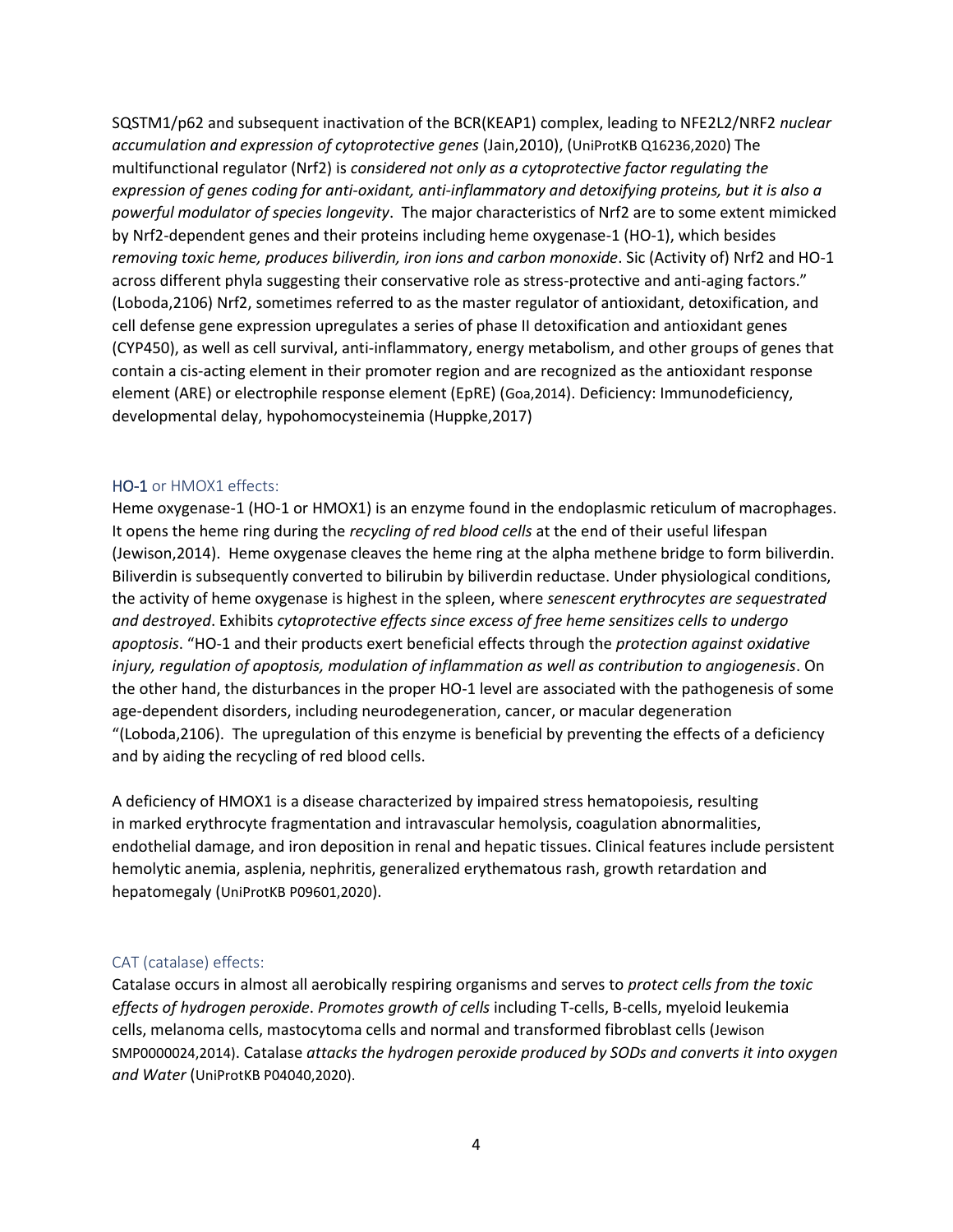#### SOD (superoxide dismutase) effects

SOD is a cytoplasmic protein and mitochondrial protein that is one of two isozymes *responsible for destroying free superoxide radicals in the body*; *converts naturally occurring but harmful superoxide radicals to molecular oxygen and hydrogen peroxide*. isozyme 2 *contains an antimicrobial peptide that displays antibacterial, antifungal, and anti-MRSA activity* against E. coli, E. faecalis, S. aureus, S. aureus MRSA LPV+, S. agalactiae, and yeast C. krusei. (National Library of Medicine: Gene 6647,2020).

#### SOD3 (superoxide dismutase 3) effects

SOD3 is an extracellular isoform of superoxide dismutase and uses copper and zinc as cofactors. Regarding tumors and cancer, it *induces vascular normalization in endothelial cells and regulates TIL density in primary colorectal cancers, affecting relapse and patient survival* (Martinez-Rey,2020). It protects the integrity of HS (heparinase sulfate) by reducing heparanase expression and by *preventing ROS-mediated HS degradation*, *thus reducing cancer cell proliferation and invasion* (Teoh,2009). SOD3 is also the primary method of disposal of reactive oxygen species (ROS) which cause serious damage to cells and cell organelles and convert superoxide radicals to hydrogen peroxide and water (Jewison SMP0000468,2014).

#### GPx (glutathione peroxidase) effects

GPx is an enzyme which *protects the hemoglobin in erythrocytes from oxidative breakdown*. In platelets, glutathione peroxidase plays a crucial role in the arachidonic acid metabolism (Sutherland,2001). It also acts in coordination with other signaling molecules to exert its own *antioxidant role and as a neuromodulator in neurodegenerative disorders* (i.e. Parkinson's disease, Alzheimer's disease, cerebral ischemia, and convulsive disorders) *and neuropsychiatric conditions*, such as, stress, bipolar disorder, schizophrenia, and drug intoxication. (Sharpa,2020).

#### *Anti-inflammatory*

Additionally, NER shows potent anti-inflammatory activity through the suppression of IL-1β and tumor necrosis factor-alpha (TNF-α) levels in an experimental mouse model of pain (Fonsêca,2016). NER interacts with the Nrf2 and NF-κB pathway in the treatment of oxidative stress (Iqubal,2020) and neuroinflammation (Qu,2020). Specifically, NER significantly increased antioxidant enzymes activity (Superoxide dismutase (SOD) and Catalase (CAT)), Hemeoxygenase-1 (HO-1), and SOD3 mRNA levels. NER treatment in TNF-α-challenged HT-29 cells significantly decreased proinflammatory (CXCL1, IL-8, CCL2) and COX-2 mRNA levels. NER supplementation attenuates colon inflammation through its potent antioxidant and anti-inflammatory activity both in in vivo and in vitro models of colonic inflammation. (Raj,2020). As mentioned above, NER also remediates ALI and AKI. It also attenuates cyclophosphamideinduced cardiac inflammation, apoptosis and fibrosis and reduces the side effects of this drug which is used for cancer treatment and as an immunosuppressant (Iqubal,2019).

Nerolidol attenuated the *Aspergillus fumigatus* keratitis inflammatory response by inhibiting the growth of A. fumigatus, reducing the recruitment of the neutrophils and the macrophages, and inhibiting the LOX-1/ IL-1β signaling.

Extracellular signal-regulated kinase-1/2 (ERK1/2), peroxisome proliferator-activated receptor-gamma (PPARc) and hemeoxy-genase-1 (HO-1), which play important roles in inflammation, were identified as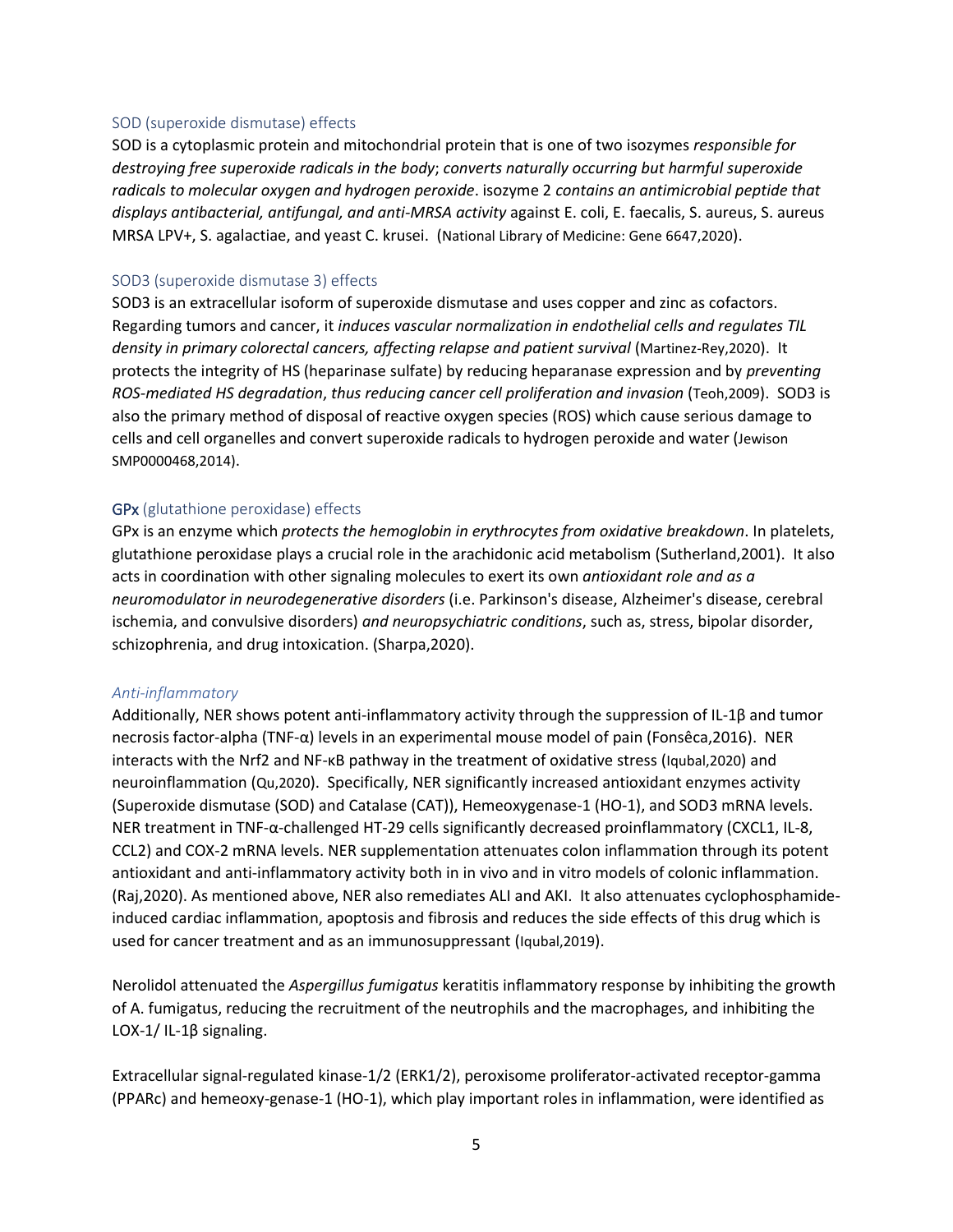the potential targets of Nerolidol (Li,2014).

## *Aging*

Symptoms of the human aging process and resulting frailty in old age are often caused by oxidative stress. Oxidative stress disrupts the balance of both proteins and enzymes in the body, affects the ability to replace mutated genes, increases susceptibility to viral and microbial infections, and leads to cell death. Nrf2 increases genes that combat oxidative stress (McCord,2020). Nerolidol modulates Nrf2 to reduce oxidative stress (Iqubal,2019), (Iqubal,2020), (Ni,2019), (Raj,2020), (Zhou,2018). NER may therefore ease the aging process and possibly prolong life by activating Nrf2.

## *Protective*

## Cardioprotective:

NER also provided effective cardioprotection through reduction of hypertension associated inflammation and oxidative stress by targeting TLR4/NF-κB signalling in rats(Lin,2020)

## Gonadoprotective:

In a recent study of mice, CP (Cyclophosphamide) -used as an antineoplastic and immunosuppressant drug- caused reduced sperm count, sperm motility and testosterone level which were reversed upon treatment with nerolidol in a dose-dependent manner. Nerolidol thus acted as a gonadoprotective molecule and prevented the gonadotoxicity of CP (Iqubal,2020).

### *Women's health*

In addition to breast cancer treatment and cervical cancer/HPV treatment discussed previously, NER also reverses endometriosis including increasing glutathione and SOD levels, improving histological parameters such as hemorrhage, vascular congestion, necrosis, and inflammatory cell infiltration in the endometriotic foci (Rauf,2018)

Docking studies and computer matching studies indicate that Nerolidol has the potential to interact with androgen, HER2 (human epidermal growth factor receptor 2), and dopamine receptors. Lipinski's rule of 5 is a rule of thumb to determine if a chemical compound with a certain pharmacological or biological activity has chemical and physical properties that would make it a likely orally active drug in humans (drug likeliness). NER has an acceptable drug likeliness and can pass the blood-brain barrier but further in vitro, in vivo, and clinical investigations must be conducted to consider whether NER can be considered as a lead compound for drug development (Sakhteman,2020).

#### HER2 effects

HER2 is a member of the human epidermal growth factor receptor (HER/EGFR/ERBB) family and is also called HER2/neu, receptor tyrosine-protein kinase erbB-2, CD340, and ERBB2. Amplification or overexpression of this oncogene receptor plays an important role in the development and progression of some aggressive types of breast cancer. HER2 has become an important target of therapy for approximately 30% of breast cancer patients (Nixon,2017) and overexpression is also known to occur in ovarian and aggressive forms of uterine cancers, such as uterine serous endometrial carcinoma and lung adenocarcinoma (Harbeck,2018), (Santin,2008), (Halle,2017). It is the target of the monoclonal antibody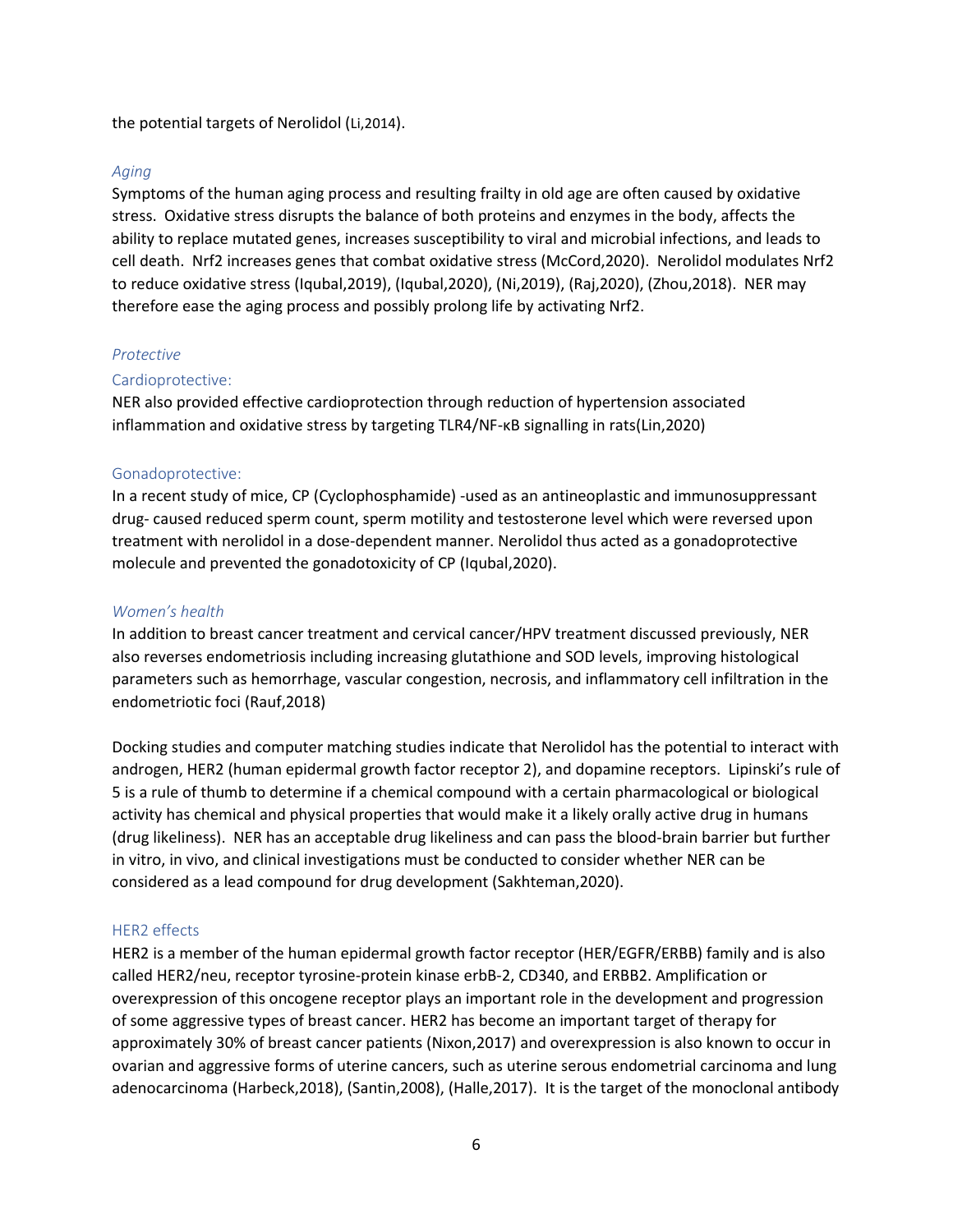trastuzumab (marketed as Herceptin). In theory, any molecules that compete with trastuzumab for binding to HER2 may alter its effects. Spathulenol is a minor constituent in DC EO and also interacted with the HER2 receptor (3rcd) with the binding energy of −7.7, which was 77% of the binding energy of the co-crystallized ligand." (Sakhteman,2020). The significance of the interaction of NER and HER2 is that while cancer cells prosper by causing an increase of transcription by various receptors, NER has the potential for binding with these receptors and preventing an increase in cancer activity. Similarly, cancer treatment medications use the same receptors for their actions and the simultaneous use of DC EO could be detrimental.

## *Neurological/Brain protectant*

Research on rats shows the potential neuroprotective benefits of NER in treating Parkinson's disease which results from exposure to pesticide components. NER protects the brain by preventing the loss of DA neurons in the SNc and DA nerve fibers in the brain striatum, suppressing excessive lipid peroxidation, ameliorating GSH levels and reversing the decrease in the activity of antioxidant enzymes caused by mitochondrial inhibitors rotenone (ROT) found in pesticides. It also attenuates the release of proinflammatory cytokines and reduces COX-2 and iNOS expression induced by ROT. The result is the attenuating of dopaminergic neurodegeneration (loss of dopaminergic neurons and nerve fibers), improving antioxidant enzymes, and inhibiting inflammatory mediators and lipid peroxidation in the rat's brain (Javed,2016).

Nerolidol also demonstrated potential anxiolytic activities and treatment for Alzheimer's disease and epilepsy treatment (De Carvalho,2018). It Increased noradenaline and dopamine, mediated by 5-HT1A receptors in the cortex and hippocampus which reduced oxidative stress and reduced seizure severity in mice (da Fonsêca,2019). According to Kaur (Kuar,2016), nerolidol (12.5, 25, and 50 mg/kg, i.p.), in a rat model of epileptogenesis induced by pentylenetetrazole, presented protective effects since it *reduced seizure severity*. These results may be explained by an observed *decrease in oxidative stress* and *favorable neurochemical changes including increased levels of noradrenaline, dopamine, and serotonin in both the cortex and the hippocampus* of the treated animals. Nerolidol also *improved depression and memory loss* in the PTZ-kindled animals (psychiatric comorbidities associated with epilepsy.

In addition, administration of nerolidol (50 mg/kg, i.p.) to rats reversed neuroinflammation and cerebral oxidative stress by *increasing levels of the antioxidant enzymes SOD, CAT, GSH and decreasing lipid peroxidation and MDA levels, besides reducing glial cell activation and dopaminergic neuron loss* (Javed,2016). Nogueira-Neto and colleagues (Nogueira,2013) found that treatment with nerolidol (75 mg/kg, i.p.) decreased oxidative stress in the mouse hippocampus, resulting in increased SOD and CAT activity, as well as reducing levels of nitrite and lipid peroxidation. The results reveal the therapeutic potential of nerolidol to treat and prevent brain diseases associated with oxidative stress.

In-vivo study showed protective effect of NER against CP-induced neuroinflammation, oxidative stress, cognitive impairment and structural abnormalities in the hippocampus and cortex regions in mice (Iqubal,2019)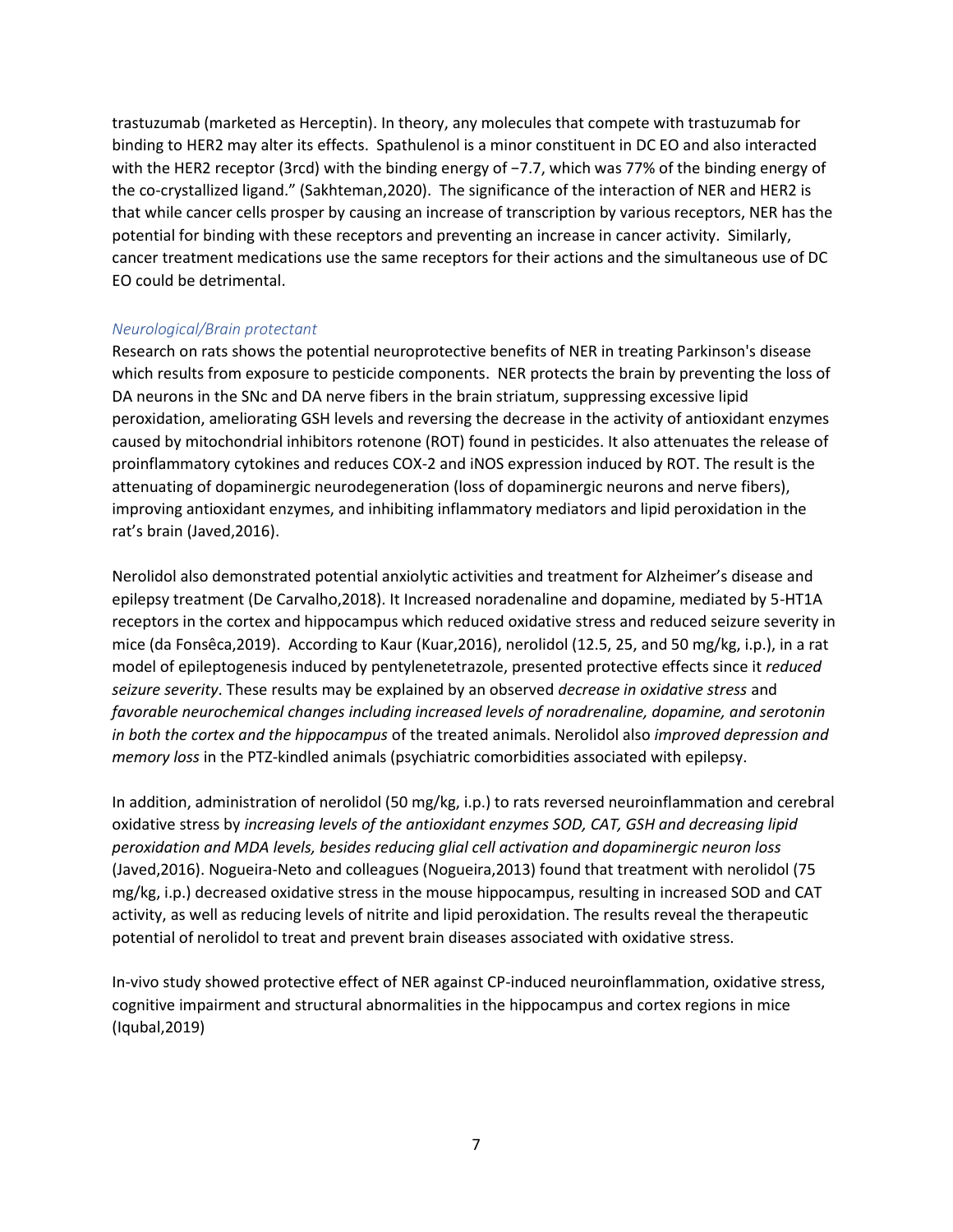#### *Anti-cancer effects on cell lines*

NER has been shown to have some inhibitive effects on human breast cancer MCF-7 and colon cancer HCT-116 and SW-480 cell lines. The inductive effects on cancer cell apoptosis were more significant than the arrested effects on cell cycle. (Sun,2010) At low concentrations, it induces cell death by apoptosis, while at high concentrations, it kills ovarian cancer cells by necrosis (Tai, 2010). Anti-proliferative action of DC extracts has been effective against several cancer cell lines including HL60 (leukemia cells) (Tai,2006). DC stem extract showed significant potent antiproliferative effect on cancer cell lines (SW-480 (colon), HCT-116 (colon), HT-29 (colon), MCF-7 (breast) and NSCLC (lung)) by arresting them in Sand G2/M-phases. At 0.1 mg/ml, stem extract inhibited SW-480 cell growth by 85.1%, and almost completely inhibited HCT-116 cell growth. Compared to berry extract, the stem extract showed much stronger antiproliferative effects on human cancer cells (Wang,2009).

#### *Antiemetic*

NER suppressed side effects of cytotoxic CINV and inhibit current in neurons in animal testing by acting as a noncompetitive agonist against 5-HT3R (serotonin) receptors. (Lee,2018) 5-HT3R (5 hydroxytryptamine receptor 3A) is one of the several different receptors for 5-hydroxytryptamine (serotonin), a biogenic hormone that functions as a neurotransmitter, a hormone, and a mitogen (UniProtKB P46098,2020).

#### *Antiparasitic*

In addition to findings that NER has strong anti-leishmanial activity (Chan,2016), it is also effective and as an antiparasitic (da Silva,2015). NER was tested in the treatment of malaria in mice with a 1000mg/kg/dose in 2 doses delivered by oral or inhalation. In mice treated with nerolidol, parasitemia was inhibited by >99% (oral) and >80% (inhalation) until 14 days after infection (P <0.0001). On Day 30 post-infection, the survival rate of orally treated mice was 90% compared with 16% in controls (P <0.0001). In contrast, inhalation-treated mice showed a survival rate of 50% vs. 42% in controls (P > 0.05). The toxicity of nerolidol administered by either route was not significant, while genotoxicity was observed only at the highest dose tested (Saito,2016)

#### *Antiviral*

#### SARS-CoV-2

NER can inhibit viral replication of SARS-CoV-2 by binding with SARS-CoV-2M proteins and can bind with Nsp15 (an endoribonuclease of SARS-CoV) to prevent viral infection. The SARS-CoV-2 spike protein helps in the attachment of the viral cell to human cell via interaction with angiotensin-converting enzyme 2 (ACE2) proteins present on host cells, making this interface a promising target to prevent binding of SARS-CoV-2 rS to human respiratory cells (Zhang,2020). Binding with human ACE2 *in vitro* was observed with (E)-nerolidol. These phytochemicals are present in variable quantities in essential oils obtained from different plants which can be used to treat COVID-19 but data from well-established preclinical and clinical studies is required. (Asif,2020)

Further research by McCord (et al) details the significance of activating NRF2 in combatting and defeating viruses and: "Numerous published studies have implicated Nrf2 as a regulator of susceptibility to respiratory viral infections. A recent review by Lee points out that virus-induced modulation of the host antioxidative response has turned out to be a crucial determinant for the progression of several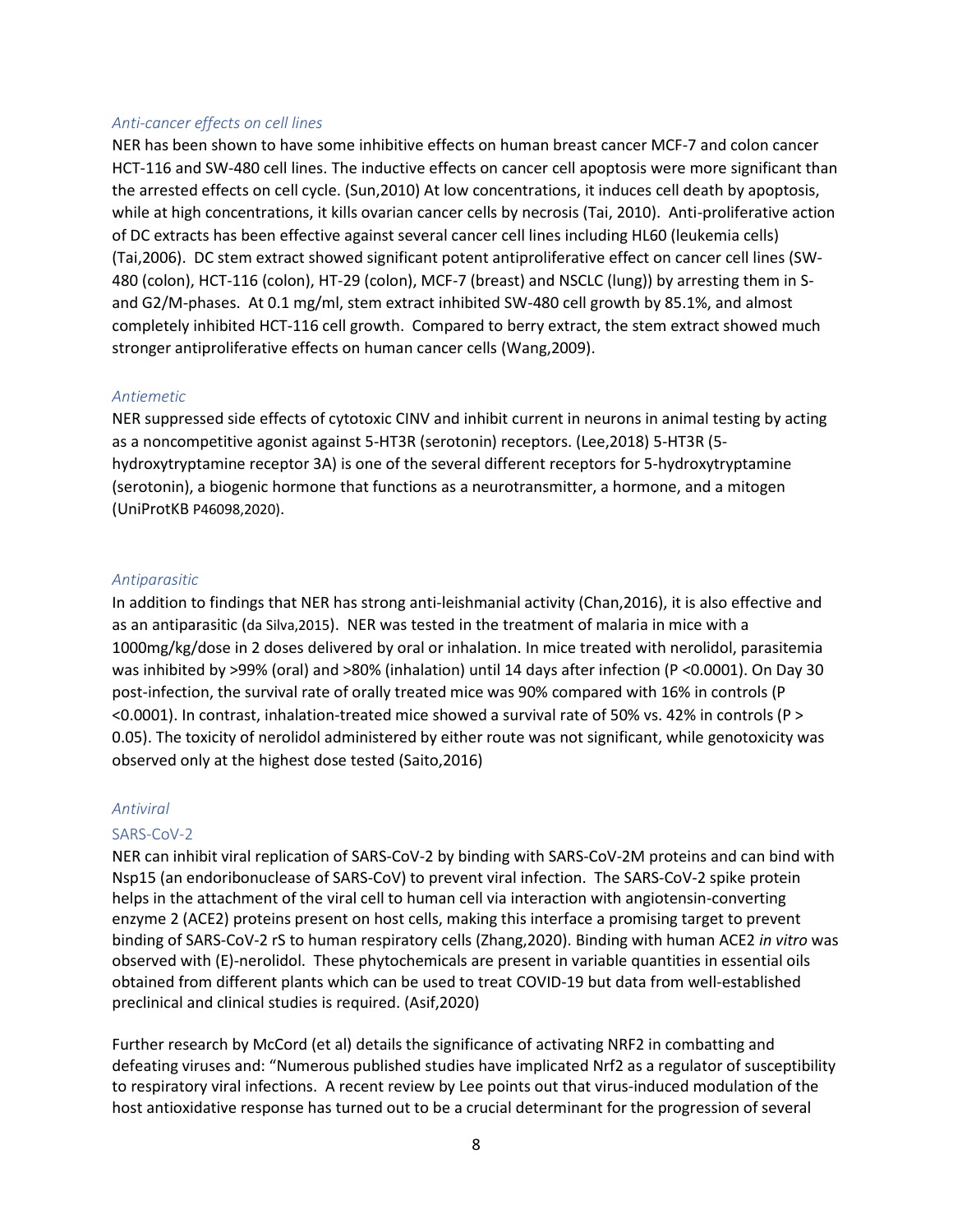viral diseases. A virus needs to keep oxidative stress at a level optimal for viral reproduction, which is higher than normal, to support the viral metabolism but should not be so high as to kill off the host cell. *Viruses have* evolved *mechanisms for manipulating the Nrf2 pathway in both directions*, depending on the needs of the virus, but *importantly taking control away from the host cell*. Among the types of viruses studied are influenza virus, respiratory syncytial virus (RSV), and human metapneumovirus (hMPV). The phenomenon is also seen in non-respiratory viruses including dengue virus (DENV), rotavirus, herpes simplex virus, Zika virus, and HIV, suggesting that *regulation of oxidative stress may be a need common to most, if not all, viruses* and that *Nrf2 activators may offer multiple ways to regain control of important pathways* to increase resistance and slow viral replication." (McCord,2020) These recent discoveries indicate that the methods of viral control and replication are more understood and that nerolidol (and DC EO) has the potential for therapeutic benefit. However, successful in vivo and clinical trials are mandatory before DC EO can be listed as a valid treatment.

#### HPV

Antiviral AV2® is a mixture of natural essential oils (eugenol, carvone, nerolidol, geraniol) in olive oil, and has a broad spectrum anti-viral activity. In a phase II randomized controlled trial (RCT), AV2® proved effective in reducing the size of cervical lesions associated with human papillomavirus (HPV) (Mutombo,2019).

#### Summary:

Based on recent in vitro and in vivo (mice and rats) research, nerolidol has the potential to reduce the effects and damage of chemotherapy drugs by acting as a protectant to various organs, to interrupt virus command/control processes and viral metabolism, to support the auto-immune system and suppress excesses of the natural auto-immune response. A significant means of doing so is by preventing the interruption of critical regulatory biological processes by toxins, viruses, and parasites. Additional potential benefits involves the primary actions reduction of inflammation and oxidative stress.

#### Acknowledgments:

Special thanks to Dr. E. Joy Bowles as contributing editor.

#### References:

Ando Y, Shinozawa Y, Iijima Y, Yu BC, Sone M, Ooi Y, Watanaka Y, Chida K, Hakuno F, Takahashi S. Tumor necrosis factor (TNF)-α-induced repression of GKAP42 protein levels through cGMP-dependent kinase (cGK)-Iα causes insulin resistance in 3T3-L1 adipocytes. J Biol Chem. 2015 Feb 27;290(9):5881-92. doi: 10.1074/jbc.M114.624759. Epub 2015 Jan 13. PMID: 25586176; PMCID: PMC4342495.

Arbour NC, Lorenz E, Schutte BC, Zabner J, Kline JN, Jones M, Frees K, Watt JL, Schwartz DA. TLR4 mutations are associated with endotoxin hyporesponsiveness in humans. Nat Genet. 2000 Jun;25(2):187-91. doi: 10.1038/76048. PMID: 10835634.

Bulut Y, Michelsen KS, Hayrapetian L, Naiki Y, Spallek R, Singh M, Arditi M. Mycobacterium tuberculosis heat shock proteins use diverse Toll-like receptor pathways to activate pro-inflammatory signals. J Biol Chem. 2005 Jun 3;280(22):20961-7. doi: 10.1074/jbc.M411379200. Epub 2005 Apr 4. PMID: 15809303.

Choi AM, Alam J. Heme oxygenase-1: function, regulation, and implication of a novel stress-inducible protein in oxidant-induced lung injury. Am J Respir Cell Mol Biol. 1996 Jul;15(1):9-19. doi: 10.1165/ajrcmb.15.1.8679227. PMID: 8679227.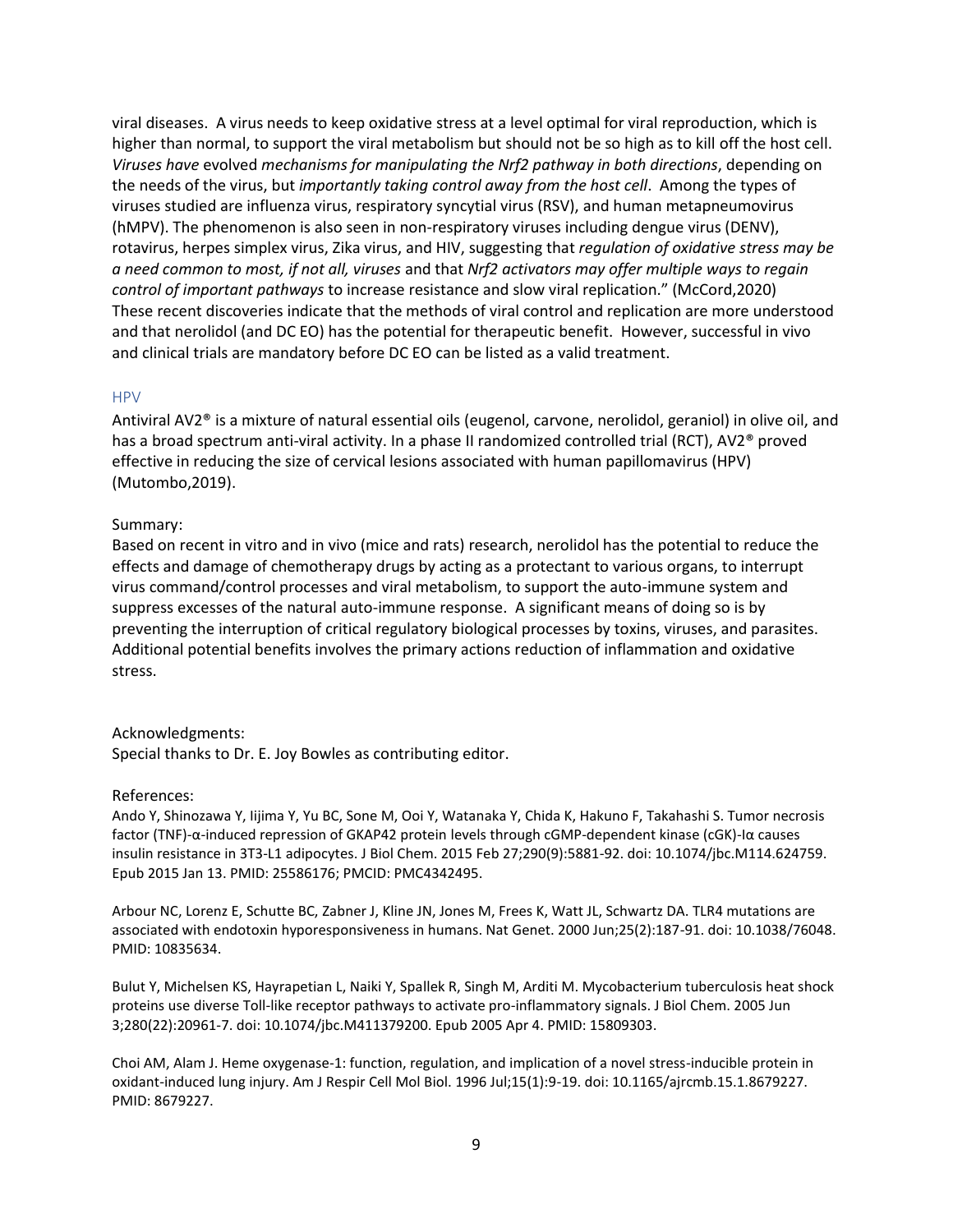da Silva MF, Saito AY, Peres VJ, Oliveira AC, Katzin AM. In Vitro Antimalarial Activity of Different Inhibitors of the Plasmodial Isoprenoid Synthesis Pathway. Antimicrob Agents Chemother. 2015 Aug;59(8):5084-7. doi: 10.1128/AAC.04161-14. Epub 2015 Jun 8. PMID: 26055383; PMCID: PMC4505249.

Eggler AL, Small E, Hannink M, Mesecar AD. Cul3-mediated Nrf2 ubiquitination and antioxidant response element (ARE) activation are dependent on the partial molar volume at position 151 of Keap1. Biochem J. 2009 Jul 29;422(1):171-80. doi: 10.1042/BJ20090471. PMID: 19489739; PMCID: PMC3865926.

Estruch M, Bancells C, Beloki L, Sanchez-Quesada JL, Ordóñez-Llanos J, Benitez S. CD14 and TLR4 mediate cytokine release promoted by electronegative LDL in monocytes. Atherosclerosis. 2013 Aug;229(2):356-62. doi: 10.1016/j.atherosclerosis.2013.05.011. Epub 2013 May 18. PMID: 23880187.

Friedmann E, Hauben E, Maylandt K, Schleeger S, Vreugde S, Lichtenthaler SF, Kuhn PH, Stauffer D, Rovelli G, Martoglio B. SPPL2a and SPPL2b promote intramembrane proteolysis of TNFalpha in activated dendritic cells to trigger IL-12 production. Nat Cell Biol. 2006 Aug;8(8):843-8. doi: 10.1038/ncb1440. Epub 2006 Jul 9. PMID: 16829952.

Halle MK, Tangen IL, Berg HF, Hoivik EA, Mauland KK, Kusonmano K, Berg A, Hurtado A, Kalland KH, Øyan AM, Stefansson I, Vintermyr OK, Werner HM, Haldorsen IS, Trovik J, Salvesen HB, Krakstad C. HER2 expression patterns in paired primary and metastatic endometrial cancer lesions. Br J Cancer. 2018 Feb 6;118(3):378-387. doi: 10.1038/bjc.2017.422. Epub 2017 Nov 23. PMID: 29169184; PMCID: PMC5808034.

Harbeck N. Advances in targeting HER2-positive breast cancer. Curr Opin Obstet Gynecol. 2018 Feb;30(1):55-59. doi: 10.1097/GCO.0000000000000431. PMID: 29194077.

Huang HC, Nguyen T, Pickett CB. Regulation of the antioxidant response element by protein kinase C-mediated phosphorylation of NF-E2-related factor 2. Proc Natl Acad Sci U S A. 2000 Nov 7;97(23):12475-80. doi: 10.1073/pnas.220418997. Erratum in: Proc Natl Acad Sci U S A 2001 Jan 2;98(1):379. PMID: 11035812; PMCID: PMC18788.

Huppke P, Weissbach S, Church JA, Schnur R, Krusen M, Dreha-Kulaczewski S, Kühn-Velten WN, Wolf A, Huppke B, Millan F, Begtrup A, Almusafri F, Thiele H, Altmüller J, Nürnberg P, Müller M, Gärtner J. Activating de novo mutations in NFE2L2 encoding NRF2 cause a multisystem disorder. Nat Commun. 2017 Oct 10;8(1):818. doi: 10.1038/s41467-017-00932-7. PMID: 29018201; PMCID: PMC5635015.

Jain A, Lamark T, Sjøttem E, Larsen KB, Awuh JA, Øvervatn A, McMahon M, Hayes JD, Johansen T. p62/SQSTM1 is a target gene for transcription factor NRF2 and creates a positive feedback loop by inducing antioxidant response element-driven gene transcription. J Biol Chem. 2010 Jul 16;285(29):22576-91. doi: 10.1074/jbc.M110.118976. Epub 2010 May 7. PMID: 20452972; PMCID: PMC2903417.

Jewison T, Su Y, Disfany FM, et al. SMPDB 2.0: Big Improvements to the Small Molecule Pathway Database Nucleic Acids Res: SMP0000024. 2014 Jan;42(Database issue):D478-84. Last Updated: 2019-08-30 https://smpdb.ca/view/SMP0000024

Jewison T, Su Y, Disfany FM, et al. SMPDB 2.0: Big Improvements to the Small Molecule Pathway Database Nucleic Acids Res.: SMP0000468 2014 Jan; 42(Database issue):D478-84. Last Updated: 2019-08-30 https://smpdb.ca/view/SMP0000468

Jung SB, Yang CS, Lee JS, Shin AR, Jung SS, Son JW, Harding CV, Kim HJ, Park JK, Paik TH, Song CH, Jo EK. The mycobacterial 38-kilodalton glycolipoprotein antigen activates the mitogen-activated protein kinase pathway and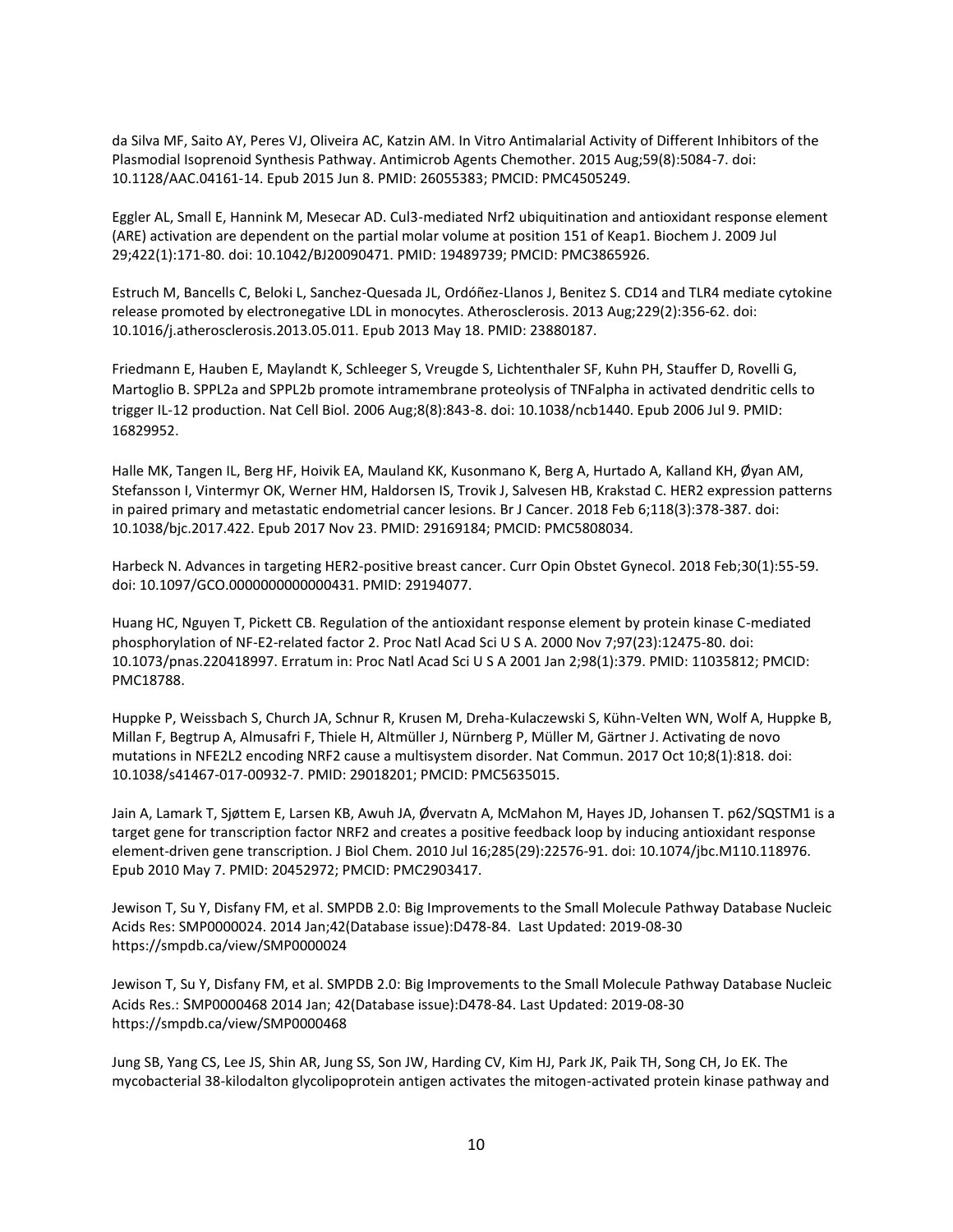release of proinflammatory cytokines through Toll-like receptors 2 and 4 in human monocytes. Infect Immun. 2006 May;74(5):2686-96. doi: 10.1128/IAI.74.5.2686-2696.2006. PMID: 16622205; PMCID: PMC1459749.

Kaur D., Pahwa P., Goel R.K. Protective Effect of Nerolidol Against Pentylenetetrazol-Induced Kindling, Oxidative Stress and Associated Behavioral Comorbidities in Mice. Neurochem. Res. 2016;41:2859– 2867. doi: 10.1007/s11064-016-2001-2

Leung WS, Yang ML, Lee SS, Kuo CW, Ho YC, Huang-Liu R, Lin HW, Kuan YH. Protective effect of zerumbone reduces lipopolysaccharide-induced acute lung injury via antioxidative enzymes and Nrf2/HO-1 pathway. Int Immunopharmacol. 2017 May;46:194-200. doi: 10.1016/j.intimp.2017.03.008. PMID: 28315822.

Li X, Wu L, Liu W, Jin Y, Chen Q, Wang L, Fan X, Li Z, Cheng Y. A network pharmacology study of Chinese medicine QiShenYiQi to reveal its underlying multi-compound, multi-target, multi-pathway mode of action. PLoS One. 2014 May 9;9(5):e95004. doi: 10.1371/journal.pone.0095004. PMID: 24817581; PMCID: PMC4015902.

Medzhitov R, Preston-Hurlburt P, Janeway CA Jr. A human homologue of the Drosophila Toll protein signals activation of adaptive immunity. Nature. 1997 Jul 24;388(6640):394-7. doi: 10.1038/41131. PMID: 9237759.

Nakahara H, Song J, Sugimoto M, Hagihara K, Kishimoto T, Yoshizaki K, Nishimoto N. Anti-interleukin-6 receptor antibody therapy reduces vascular endothelial growth factor production in rheumatoid arthritis. Arthritis Rheum. 2003 Jun;48(6):1521-9. doi: 10.1002/art.11143. PMID: 12794819.

Nie H, Zheng Y, Li R, Guo TB, He D, Fang L, Liu X, Xiao L, Chen X, Wan B, Chin YE, Zhang JZ. Phosphorylation of FOXP3 controls regulatory T cell function and is inhibited by TNF-α in rheumatoid arthritis. Nat Med. 2013 Mar;19(3):322-8. doi: 10.1038/nm.3085. Epub 2013 Feb 10. PMID: 23396208.

Nixon NA, Hannouf MB, Verma S. A review of the value of human epidermal growth factor receptor 2 (HER2) targeted therapies in breast cancer. Eur J Cancer. 2018 Jan;89:72-81. doi: 10.1016/j.ejca.2017.10.037. Epub 2017 Dec 10. PMID: 29241083.

Nogueira Neto JD, de Almeida AA, da Silva Oliveira J, Dos Santos PS, de Sousa DP, de Freitas RM. Antioxidant effects of nerolidol in mice hippocampus after open field test. Neurochem Res. 2013 Sep;38(9):1861-70. doi: 10.1007/s11064-013-1092-2. Epub 2013 Jun 14. PMID: 23765368.

Qu Z, Sun J, Zhang W, Yu J, Zhuang C. Transcription factor NRF2 as a promising therapeutic target for Alzheimer's disease. Free Radic Biol Med. 2020 Nov 1;159:87-102. doi: 10.1016/j.freeradbiomed.2020.06.028. Epub 2020 Jul 28. PMID: 32730855.

Saito AY, Marin Rodriguez AA, Menchaca Vega DS, Sussmann RAC, Kimura EA, Katzin AM. Antimalarial activity of the terpene nerolidol. Int J Antimicrob Agents. 2016 Dec;48(6):641-646. doi: 10.1016/j.ijantimicag.2016.08.017. Epub 2016 Sep 30. PMID: 27742206.

Sanghvi VR, Leibold J, Mina M, Mohan P, Berishaj M, Li Z, Miele MM, Lailler N, Zhao C, de Stanchina E, Viale A, Akkari L, Lowe SW, Ciriello G, Hendrickson RC, Wendel HG. The Oncogenic Action of NRF2 Depends on De-glycation by Fructosamine-3-Kinase. Cell. 2019 Aug 8;178(4):807-819.e21. doi: 10.1016/j.cell.2019.07.031. PMID: 31398338; PMCID: PMC6693658.

Santin AD, Bellone S, Roman JJ, McKenney JK, Pecorelli S. Trastuzumab treatment in patients with advanced or recurrent endometrial carcinoma overexpressing HER2/neu. Int J Gynaecol Obstet. 2008 Aug;102(2):128-31. doi: 10.1016/j.ijgo.2008.04.008. Epub 2008 Jun 16. PMID: 18555254.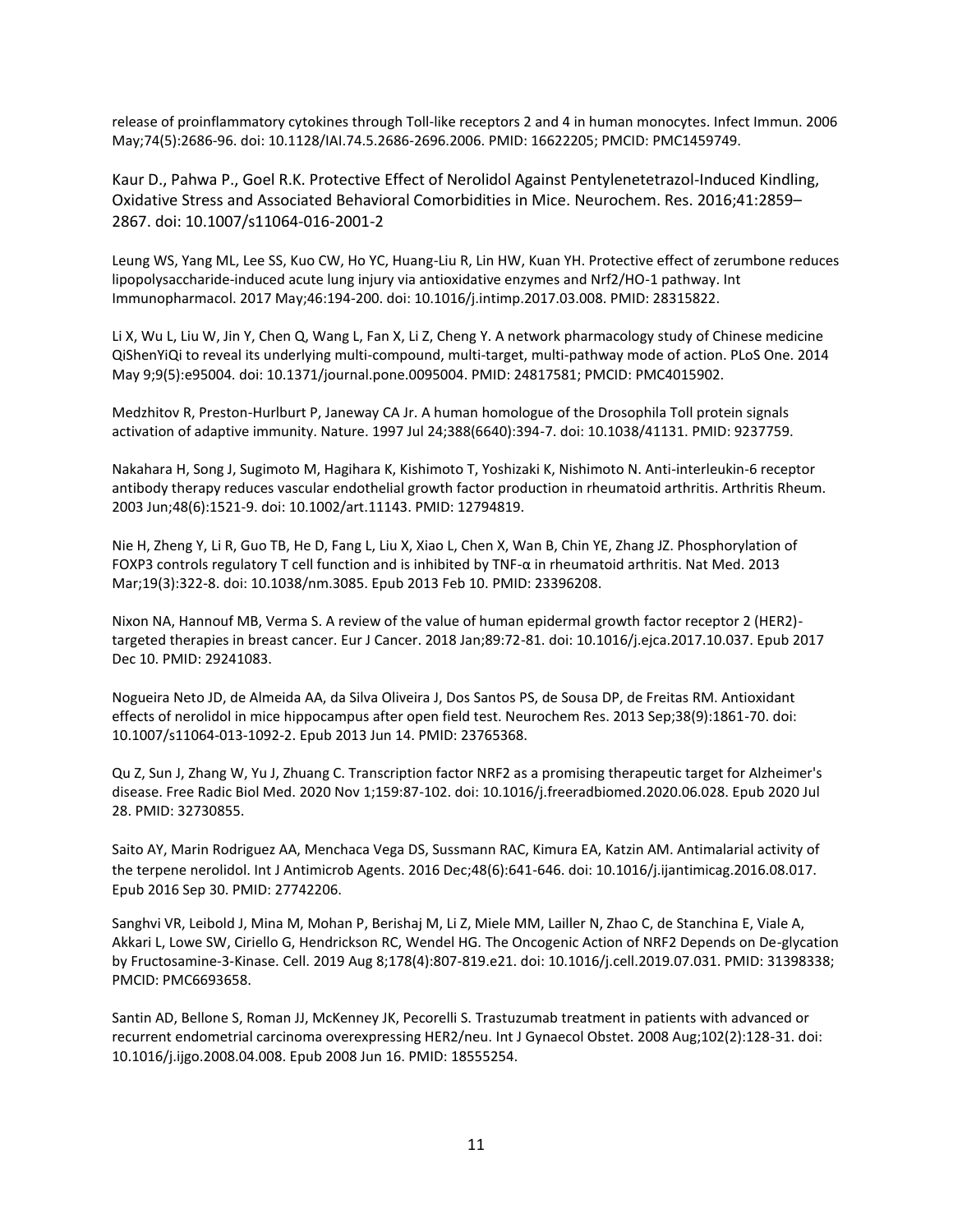UniProtKB entry O00206 TLR4 Toll-like receptor 4, Homo sapiens (Human) [Internet]. Geneva-Hinxton-Georgetown: UniProt Consortium. Version of December 2, 2020 [cited 2021 Jan 4] Available from: https://www.uniprot.org/uniprot/O00206

UniProtKB entry P01375 TNF Tumor necrosis factor, Homo sapiens (Human) [Internet]. Geneva-Hinxton-Georgetown: UniProt Consortium. Version of December 2, 2020 [cited 2021 Jan 4] Available from: https://www.uniprot.org/uniprot/P01375

UniProtKB entry P01584 IL1B Interleukin-1 beta, Homo sapiens (Human) [Internet]. Geneva-Hinxton-Georgetown: UniProt Consortium. Version of December 2, 2020 [cited 2021 Jan 4] Available from: https://www.uniprot.org/uniprot/P01584

UniProtKB entry P04040 CAT Catalase, Homo sapiens (Human) [Internet]. Geneva-Hinxton-Georgetown: UniProt Consortium. Version of December 2, 2020 [cited 2021 Jan 4] Available from: https://www.uniprot.org/uniprot/P04040

UniProtKB entry P09601 HMOX1 Heme oxygenase 1, Homo sapiens (Human) [Internet]. Geneva-Hinxton-Georgetown: UniProt Consortium. Version of December 2, 2020 [cited 2021 Jan 4] Available from: https://www.uniprot.org/uniprot/P09601

UniProtKB entry P46098 HTR3A5-hydroxytryptamine receptor 3A, Homo sapiens (Human) [Internet]. Geneva-Hinxton-Georgetown: UniProt Consortium. Version of December 2, 2020 [cited 2021 Jan 4] Available from: [https://www.uniprot.org/uniprot/](https://www.uniprot.org/uniprot/Q04206)[Q04206](https://www.uniprot.org/uniprot/Q04206)

UniProtKB entry Q04206 RELA Transcription factor p65, Homo sapiens (Human) [Internet]. Geneva-Hinxton-Georgetown: UniProt Consortium. Version of December 2, 2020 [cited 2021 Jan 4] Available from: [https://www.uniprot.org/uniprot/](https://www.uniprot.org/uniprot/Q04206)[Q04206](https://www.uniprot.org/uniprot/Q04206)

UniProtKB entry Q16236 NFE2L2 Nuclear factor erythroid 2-related factor 2, Homo sapiens (Human) [Internet]. Geneva-Hinxton-Georgetown: UniProt Consortium. Version of December 2, 2020 [cited 2021 Jan 4] Available from: https://www.uniprot.org/uniprot/Q16236

Tatematsu M, Yoshida R, Morioka Y, Ishii N, Funami K, Watanabe A, Saeki K, Seya T, Matsumoto M. Raftlin Controls Lipopolysaccharide-Induced TLR4 Internalization and TICAM-1 Signaling in a Cell Type-Specific Manner. J Immunol. 2016 May 1;196(9):3865-76. doi: 10.4049/jimmunol.1501734. Epub 2016 Mar 28. PMID: 27022195.

Teoh ML, Fitzgerald MP, Oberley LW, Domann FE. Overexpression of extracellular superoxide dismutase attenuates heparanase expression and inhibits breast carcinoma cell growth and invasion. Cancer Res. 2009 Aug 1;69(15):6355-63. doi: 10.1158/0008-5472.CAN-09-1195. Epub 2009 Jul 14. PMID: 19602586; PMCID: PMC2728021.

Tominaga K, Yoshimoto T, Torigoe K, Kurimoto M, Matsui K, Hada T, Okamura H, Nakanishi K. IL-12 synergizes with IL-18 or IL-1beta for IFN-gamma production from human T cells. Int Immunol. 2000 Feb;12(2):151-60. doi: 10.1093/intimm/12.2.151. PMID: 10653850.

Wang CZ, Aung HH, Mehendale SR, Shoyama Y, Yuan CS. High performance liquid chromatographic analysis and anticancer potential of Oplopanax horridus: comparison of stem and berry extracts. Fitoterapia. 2010 Mar;81(2):132-9. doi: 10.1016/j.fitote.2009.08.003. Epub 2009 Aug 14. PMID: 19686820; PMCID: PMC2814987.